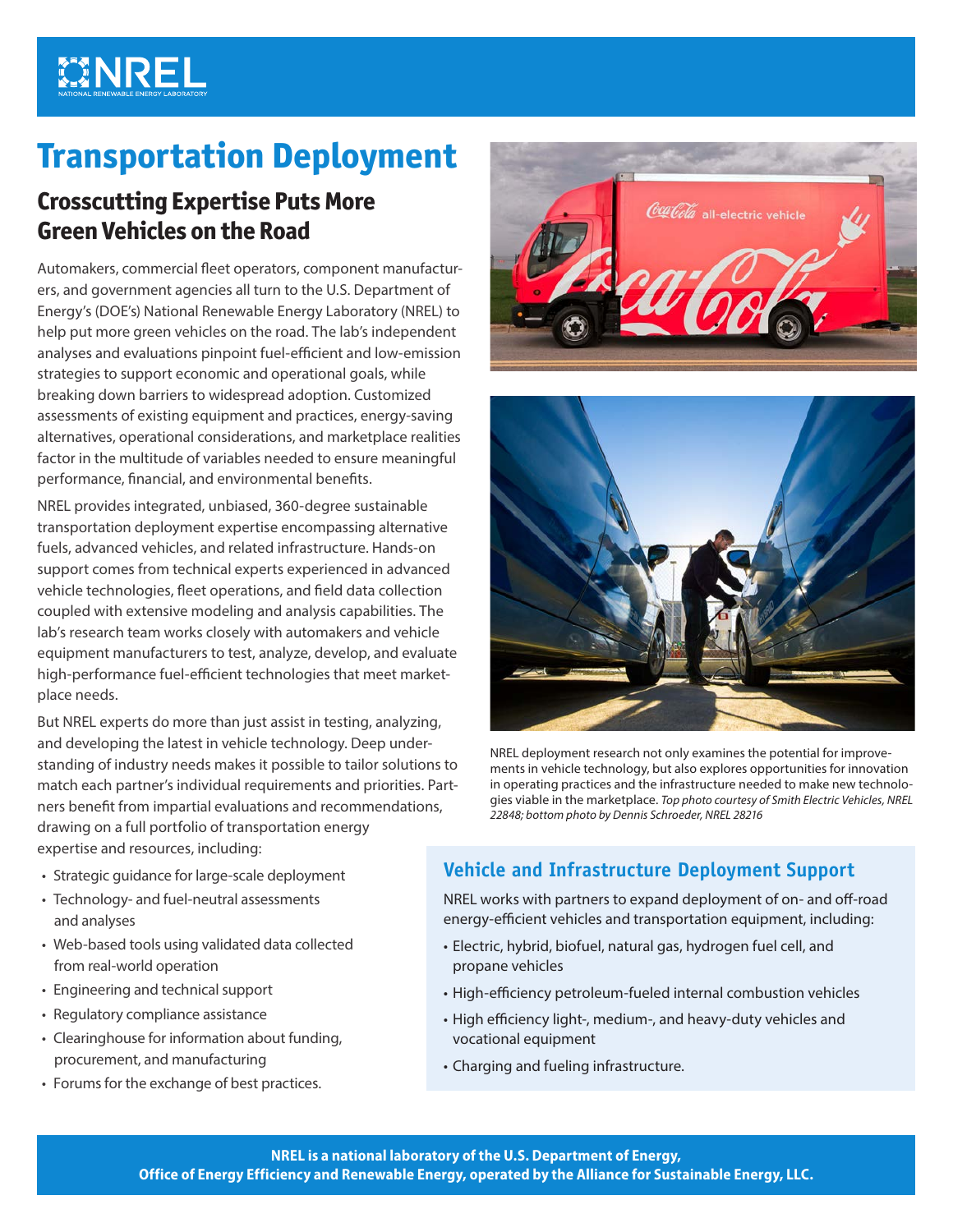## **Research to Match the Right Technologies with the Right Applications**

NREL's research team evaluates vehicle technologies for partners by collecting on-road data, performing in-lab testing, and applying simulation and modeling tools. This three-pronged approach allows researchers to compare how advanced technology vehicles stack up against conventional models and helps partners identify the routes where advanced vehicles can offer the greatest benefits.

Optimization tools and implementation support lead to improvements in performance, fuel economy, and return on investment.

NREL technical evaluations include:

- Performance evaluations of conventional, advanced, and alternative fuel vehicles
- Simulations of vehicles operating in real-world conditions
- Investigations and analyses of how technologies and practices affect the energy efficiency and performance of individual vehicles and fleets of all sizes
- Analyses of energy-saving opportunities presented by driving styles, route selection, speed, and driver feedback mechanisms
- Evaluations and analyses of vocational vehicles ranging from delivery vans with frequent stops to long-haul freight trucks that travel great distances
- Assessments and analyses of infrastructure including storage tanks, distribution equipment, pumps, and charging units
- On-road and in-lab measurements of greenhouse gas and pollutant emissions.

Fuel economy, maintenance, and other performance data are typically collected as the vehicles operate in real-world service. This is supplemented with laboratory dynamometer testing to more closely examine fuel economy and emissions in a controlled environment.

Evaluation and analysis results help vehicle manufacturers finetune their designs and help fleet managers select fuel-efficient, low-emission vehicles that fit their needs.

In addition to conducting deployment technology research in partnership with the private sector, NREL leads technical, environmental, and commercialization assessments for numerous government agencies from the federal to the local level.





Research is conducted both on the road and in the laboratory, supporting deployment of a wide range of vehicle technologies. *Top photo courtesy of Peloton, NREL 31237; bottom photo by Dennis Schroeder, NREL 32534*

### **Success Story: Long-Haul Truck Platooning Reduces Fuel Use**

**Activity:** In addition to evaluating the performance of individual vehicles, NREL researchers are assessing the fuel savings potential of configuring trucks in platoons, using intelligent electronic-coupling systems to reduce aerodynamic drag by grouping vehicles together while maintaining safe distances.

**Impact:** Recent track tests of a two-truck platoon showed a combined "team" fuel savings ranging from 3.7% to 6.4% under various conditions.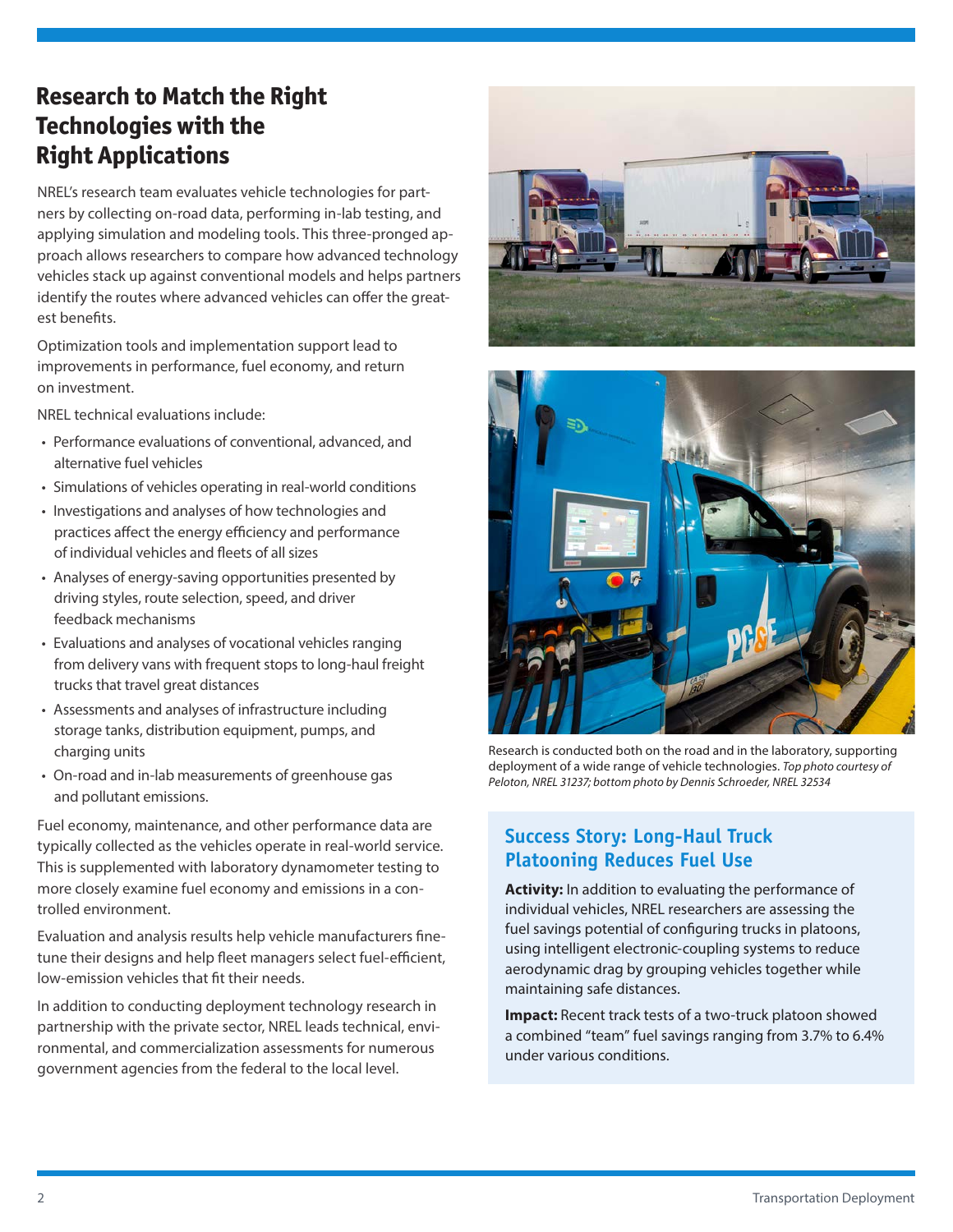



NREL provides guidance and resources for private companies and government agencies looking to green their fleets. *Top photo by Dennis Schroeder, NREL 26520; bottom photo courtesy of Glacier Park, Inc., NREL 27574-C* 

#### **Success Story: Plan Zeros in on Electric Vehicle Infrastructure Needs**

**Activity:** NREL supports the California Energy Commission in planning, implementing, and evaluating the state's Alternative and Renewable Fuel and Vehicle Technology Program.

**Impact:** The NREL-developed California Statewide Plug-In Electric Vehicle Infrastructure Assessment has established a framework for California's Zero-Emission Vehicle (ZEV) Action Plan, calling for deployment of the charging infrastructure needed to support one million ZEVs by 2020.

## **Making Deployment Efforts Successful**

In addition to helping fleet operators understand how specific technologies can work for them, NREL helps stakeholders before and after their vehicle purchasing decisions are made. The lab's largest transportation deployment support effort provides assistance to private sector and government partners through the DOE Clean Cities program, which consists of nearly 100 coalitions across the United States. NREL's activities on behalf of Clean Cities and other related programs include:

- Technology screening to help fleet managers understand the portfolio of available technologies and determine which options best fit each organization's needs
- Implementation support to help companies develop strategies, design incentive programs, access funding, and evaluate business cases
- Training and outreach to support stakeholders as they add new technologies to their fleets
- Technical assistance to help solve implementation issues with vehicles and infrastructure
- Stakeholder and coordinator engagement to facilitate information sharing and best practices
- Market and policy analysis to identify market trends and technology advancements with the potential to shape industry, research, and policy priorities.

NREL efforts help Clean Cities and the National Park Service educate park visitors on the benefits of cutting petroleum use and emissions through the National Parks Initiative. Commercial entities partner with Clean Cities on two other NREL-supported programs: the National Clean Fleets Partnership, which helps large fleets reduce petroleum use and incorporate alternative fuels into their operations, and the Workplace Charging Challenge Initiative, which makes electric vehicle charging stations readily available on-site to employees.

The lab plays a major role in three additional DOE transportation deployment programs. The Federal Fleet Program helps federal agencies meet petroleum reduction and alternative fuel mandates in fleet operations. Activities in support of the Energy Policy Act, known as EPAct, assist state and alternative fuel provider fleets in meeting related regulatory requirements. The Natural Gas Vehicle Technology Forum advances development and deployment of commercially competitive natural gas engines, vehicles, and infrastructure.

NREL also works directly with regional, state, and municipal agencies to plan, implement, and evaluate sustainable transportation deployment strategies.